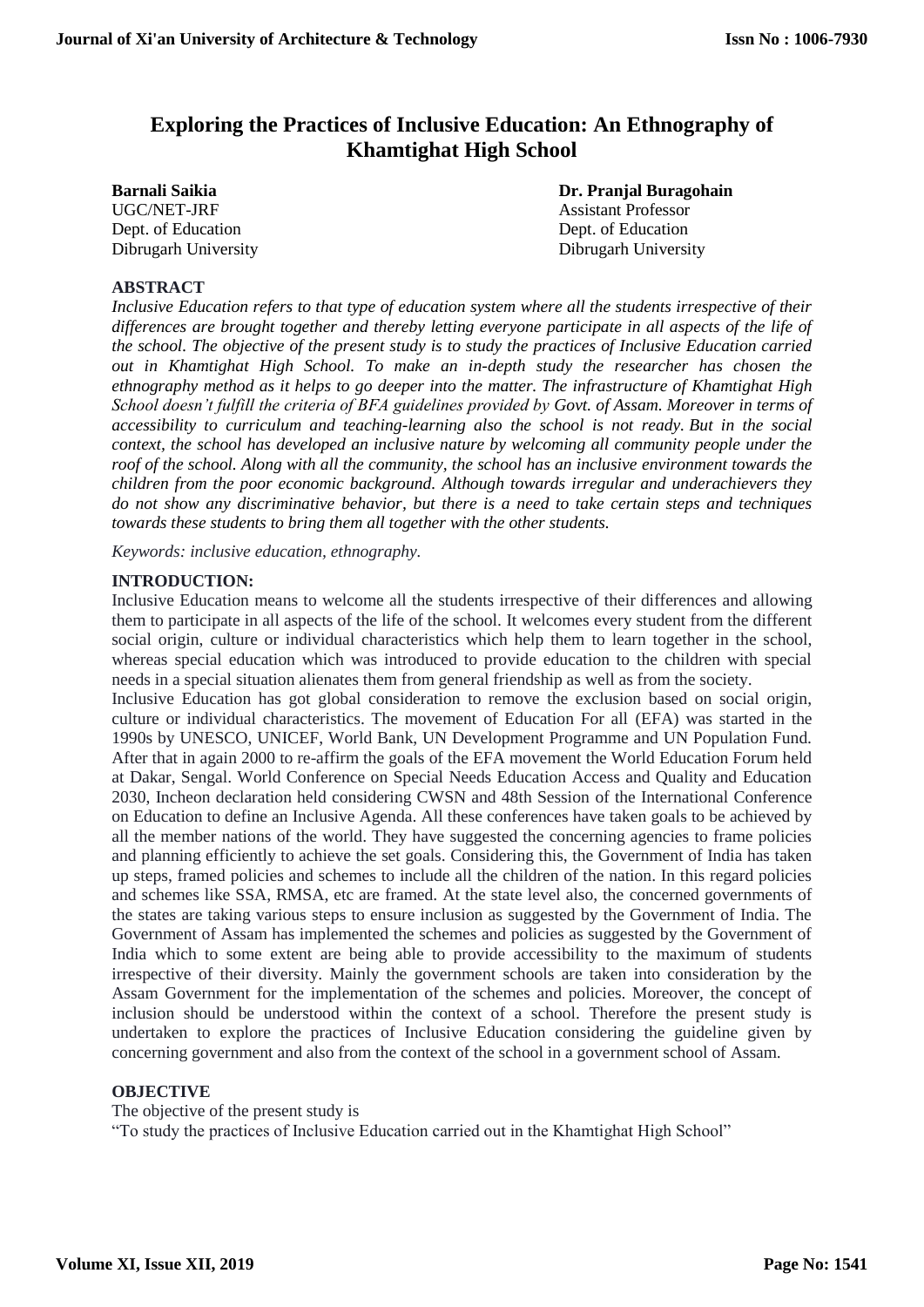#### **RESEARCH METHODOLOGY:**

The ethnography method was used to make an in-depth and thick study on practices towards inclusive education. To explore the practices towards inclusive education I considered the school as a living organization where people work or live as a community. In other words, the researcher entered the school's micro world to fulfill the demand of the objective. Data were collected through observation, interviews, document analysis, and fieldwork.

#### **THEORETICAL FRAMEWORK:**

A theoretical framework is important for any research as it helps in research by providing a way to it. In other words, the theoretical framework guides the whole research process. The theoretical frameworks that were chosen for this study were Symbolic Interactionism and Post Modern Theory.

# **ANALYSIS AND INTERPRETATION:**

## **A. INADEQUATE INFRASTRUCTURE FOR INCLUSIVE EDUCATION:**

In Khamtighat High School, on the part of children with orthopaedic and visual impairment the classrooms of class VII and VIII and the bathrooms fulfill the guideline of Axom Sarva Shiksha Abhiyan. These parts of the school have ramps with handrails and also there are non-slippery surface in the walkways, however, there are slippery surfaces inside the classes and bathrooms. Both the walkways and surface inside the classroom of class VII are slippery. The path from the gate to classrooms is labeled in one part viz. to Lower Primary classes, class VI, IX and X. But the path from the gate to Class VII, VIII, and K-Yan room is not labeled. During the rainy season all the labeled and non- labeled parts get filled with mud and also the paths become very slippery.

Other than these the school is dangerous for Children with Orthopaedic and Visually Impaired in terms of the path to the hand pumps, thick entrances and doorways, sharp turns, uneven steps, no bright color used in the changes in slope or staircases, slippery and kaccha surface, inadequate lighting to the rooms, a non-hazard environment having broken steps, broken sloppy, broken furniture and also unsafe ceilings.

From the observation following the Barrier Free Access guideline given by Axom Sarva Shiksha Abhiyan, the school is not ready in terms of infrastructure. A Child with Orthopaedic and Visually Impairment would face a lot of problems in the school that might alienate him from the other members of the school.

## **B***.* **INACCESSIBILITY TO CURRICULUM AND TEACHING-LEARNING PROCESS:**

Along with the physical infrastructure of the school to be inclusive, there is also a need that the curriculum and teaching-learning process is accessible for the CWSN. The different category of CWSN has a different kind of need. For example, the Children with Moving Difficulties and cerebral palsy need aids and appliances like calipers, wheelchairs, braces, special crutches, wedges, pencil grips, communication board, etc; concrete objects as TLM for Children with Intellectual Difficulties (Children with Mental Retardation); suitable hearing aids and pictorial teaching-learning material for the Children with Hearing Difficulties; Braille, large print, audio, e-text, maps, globes, charts, models, diagrams, Taylor frame, white cane, abacus, low vision aids, magnifiers, etc for Children with Seeing Difficulties And Children with Multiple disabilities need Braille, sign language, e-text, large print, tactile, audio-visual, etc.

In the school, only maps, globes, charts, models, diagrams were there in the TLM corner, although these items are never seen to be used by any teacher during my fieldwork at the school.

Other than these, no teacher with adequate training was there to deal with these children with special needs. So, in the case of materials and resourceful teachers, the school is unable to let children have access to the curriculum and teaching-learning process.

#### **C. AN UNIMPARTED AGENDA***:*

Though the schemes like SSA at primary level and RMSA at secondary level trying to ensure the education of all the children including the CWSN, the school is not ready to welcome the CWSN on the part of infrastructure and access to the curriculum and teaching-learning process. The Headmistress of the school informed that they follow the guidelines of SSA, RMSA, and RTE. However, they haven't received any document of Persons with Disability Acts.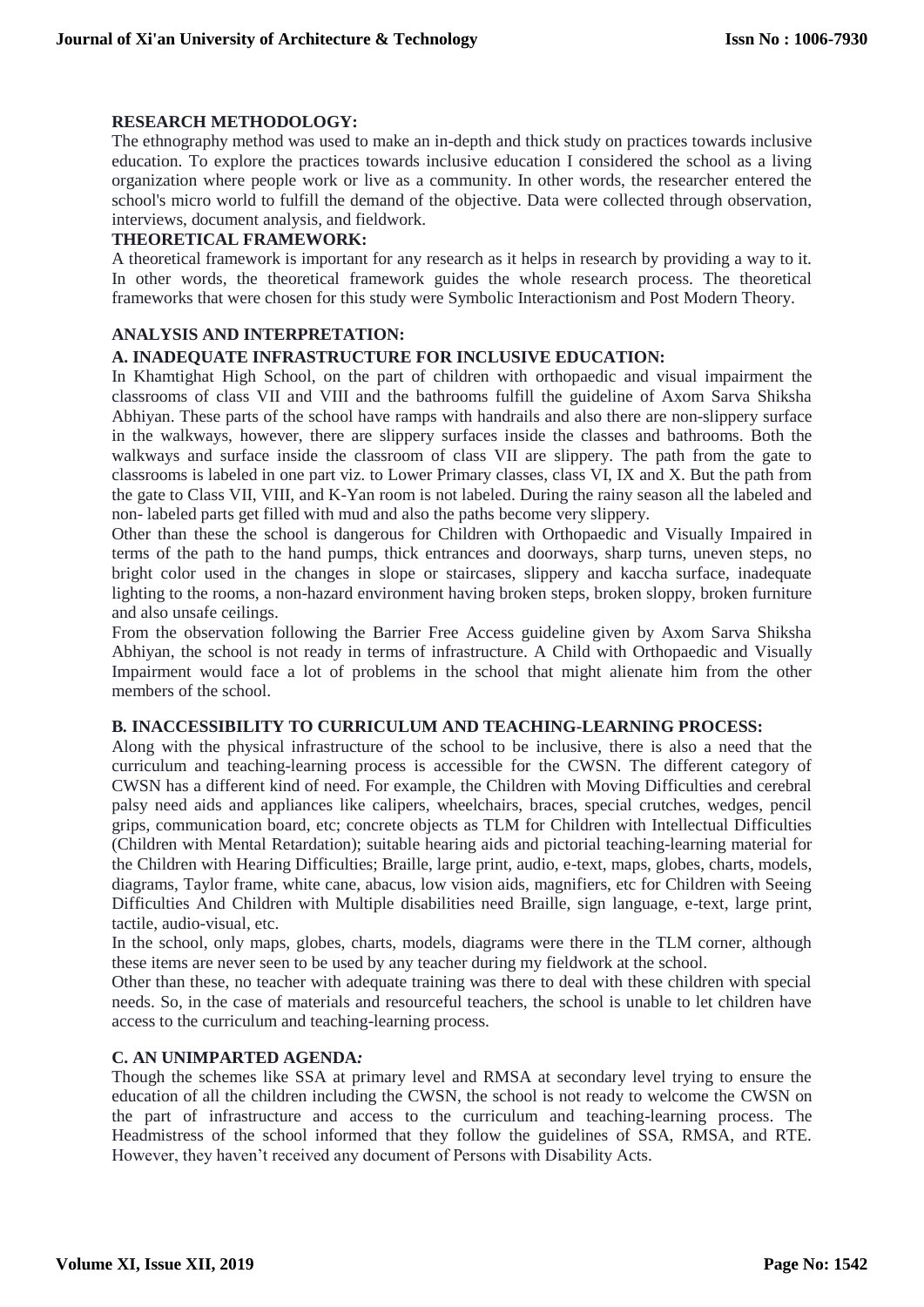#### **D. AN INDEFINITE AGENDA:**

From interviews of 7 teachers of Khamtighat High School, the researcher got the information that 5 out of 7 haven't even heard the term 'Inclusive Education'. Two of them heard as they had pursued the B.Ed degree where they had a theoretical paper on Inclusive Education. But as the paper is theoretical, a teacher having B.Ed degree doesn't imply having practical knowledge in all its senses of Inclusive Education. To deal with CWSN a teacher has to be a resourceful person with proper training. Other than teachers the office assistant also has not heard the word for the first time from me. So, the concept of inclusive is not clearly understood by the teachers of Khamtighat High School.

#### **E***.* **NON- INCLUSION BASED ON COMMUNITY AS FLEXIBILITY CONCERN***:*

The students of Khamtighat High School come from Ahom, Sonowal Kosari, Deori, Matak, Mahanta and tea community. To study whether community affects their daily lives of the school an attempt was made to observe students, teachers and also parents, to know the way they practice in the community. They were observed at different times and different contexts of the school hours. In peer selection, both the same community and mixed community groups were found. The same community groups were from the same village and the same lower primary school. The community seemed to be a factor in their selection of peer but rather it is the previous school of primary education.

The peer selection affects all the hours of the schools including the special days. They spend their time with the peer they chose and also interact with other students as well.

On the part of teachers also the community is not a factor of discrimination. From the situations observed during the period of fieldwork, the teachers showed a socially inclusive behavior towards their students as well as their colleagues.

Parents also seemed to be non-discriminative in terms of community. By sending their child to the school where students from the different communities come, parents showed a socially inclusive behavior. Other than these when they visit the school for different purpose no such discrimination was observed.

#### **F. GENDER SECLUSION***:*

Separation on the basis of gender among the students was observed during the fieldwork at different hours of the school. Starting from prayer till the end of the school students stays with their peer of the same gender – in prayer, they make separate lines for boys and girls, in the class separate seating arrangement for boys and girls, during mealtime have food with the partner of the same gender, on the special days also they sit or stay with a peer from the same gender. Teachers also keep in mind the gender aspect while allotting work to the students. So, on the basis of gender students don't show noninclusive behavior but they love to stay with the same-gender partner.

On this part, it was observed that menstruation is a very secrete concern among the community. The girl students who have got her puberty are requested to maintain a distance from their brother also.

# **G. NON- INCLUSIVE SCHOOL MANAGEMENT IN LOCAL CONTEXT***:*

The school management committees such as SMDC and Satra Sangsad (Student Parliament) were formed by the schools for the smooth running of the school. In the formation of SMDC, the guideline given by the government is followed and fulfilled accordingly. But if it is seen from the local context the committee is not representative as it didn't include any member from the tea community.

In the Satra Sangsad (Student Parliament) also no students from the tea community were included. However, the students themselves nominated and selected members for the student parliament. On the part of gender, the Student Parliament is a representative one.

#### **H. PRIORITIZING WILLINGNESS AND BETTER PERFORMANCE LEVEL IN SCHOOL PROGRAMMES:**

In all other school programmes like in morning assembly, wall magazine, Sanibaria Chora, observation days and NCC, students who wish to perform and join in the programme are given the opportunity. In some situations, students are selected based on performance in a particular area. For e.g. in preparation for the magazine boys with good handwriting was selected, another example wherein the Sanibaria Chora and observation days programme Prakash Gogoi is asked to sing a song in the programmes as he is good at singing.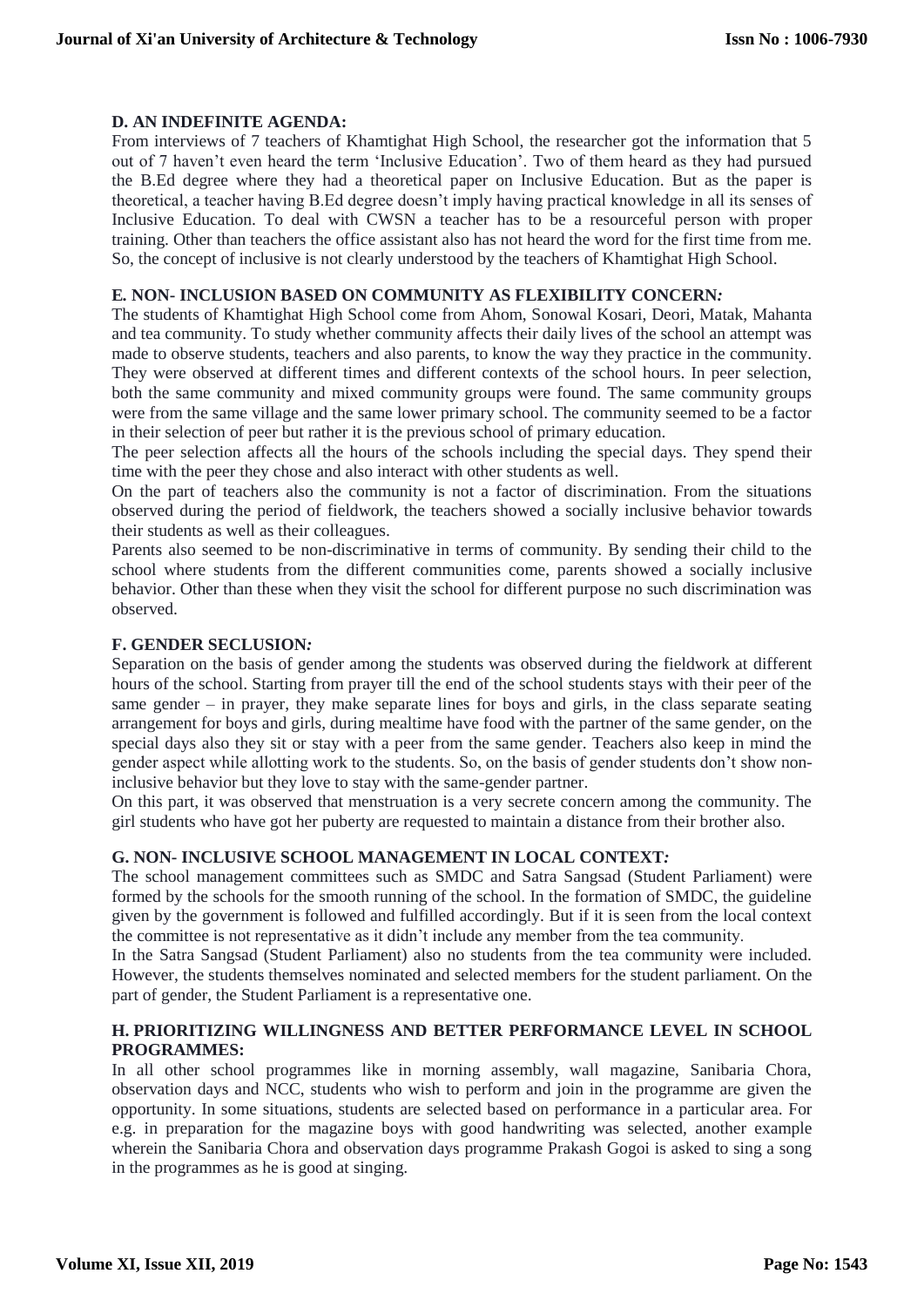So, basically in these programmes of school, the students who wish to join and who are performers in some field are given an opportunity. The community, gender, academic ability, and socio-economic status are not prioritized in allowing performing in programmes.

## **I. INCLUSIVE BEHAVIOUR TOWARDS THE STUDENTS WITH SEEING DIFFICULTY BUT NON-INCLUSIVE IN TERMS OF FACILITIES:**

There were two children with seeing difficulty in Khamtighat High School. Two of the children were never excluded by the students and teachers as well. One student himself said that nobody has ever said anything to him for his vision. Moreover, his friends never show any problem to let him sit on the first bench. He is a very good singer according to their teacher.

# **J. PRACTICE TOWARDS TEA COMMUNITY STUDENTS***:*

There are a total of 22 students out of 242 students. Though in the SMDC and Satra Sangsad there are no members from this community, but in the school premises during my observation teachers didn't show any discrimination towards them. Ex-students of Khamtighat High School Deepanjal Kurmi, who is a tea community student was remembered proudly by their teachers for her achievement in university.

## **L. PRACTICE TOWARDS POOR STUDENTS WITH RESPECT TO THEIR ECONOMIC BACKGROUND***:*

Many students of Khamtighat High School are from poor socio-economic backgrounds. The Government of Assam is taking various steps to help the poor students in continuing their education. Free education, free textbooks, free uniforms and Mid Day Meal are some steps taken by the Government. Other than these the school has taken another step by keeping some required academic books for class IX and X students in a self which they use as a library. Moreover, the Headmistress of the school helps the poor students by giving the HSLC examination fee and also told the cooks to provide meals to the poor students of higher classes.

## **M. PRACTICE TOWARDS IRREGULAR STUDENTS:**

The irregularity in schools happens for various reasons such as socio-economic status, illness, bad environment, illiteracy of the parents and guardians, interest towards something else other than studies etc. During my observation period, I have seen three irregular students who due to socio-economic status, illness and for the interest in earning money. The teacher put their effort to make them come regularly to the school. However, no such step is taken by the school in this regard.

## **N. NON-INCLUSIVE IN TERMS OF INFRASTRUCTURE AND ACCESSIBILITY, INCLUSIVE SOCIALLY.**

From the infrastructure and accessibility part, the school is not at all ready to welcome the CWSN. The school doesn't fulfill many criteria including a resourceful teacher to deal with CWSN. So, in terms of infrastructure and accessibility, the school is non-inclusive.

But the school is an inclusive one in case of social context. Since its establishment students of different community viz. Ahom, Sonowal Kachari, Deori, Kaibarta etc are coming to the school. To be a socially inclusive school it doesn't require any facility of infrastructure and accessibility. It happens due to the practice among community people for a period of time. The symbolic interaction theory describes that people act on the basis of the meaning they have for them, the meaning arrives from the interaction from social interaction and that get modified over time. The community people over years staying together in the same area and sharing the same school. Social inclusion in the school is the result of the practice among the community people over the years.

#### **O***.* **WHY DO THEY PRACTICE SOCIALLY INCLUSIVE BEHAVIOR?**

There are various reasons behind their socially inclusive behavior in the school. Common market, a commonplace for Pooja celebration and also some community sharing activities are observed during the fieldwork. People of other communities are invited for a celebration of different occasions. During my fieldwork, the teachers also organized a party at a cook's place who belong to the tea community. So these are the practices that are carried out by the people of Jokai and these practices get reflected in the school. So, though the schemes and policies have failed to make the school adequate for CWSN to